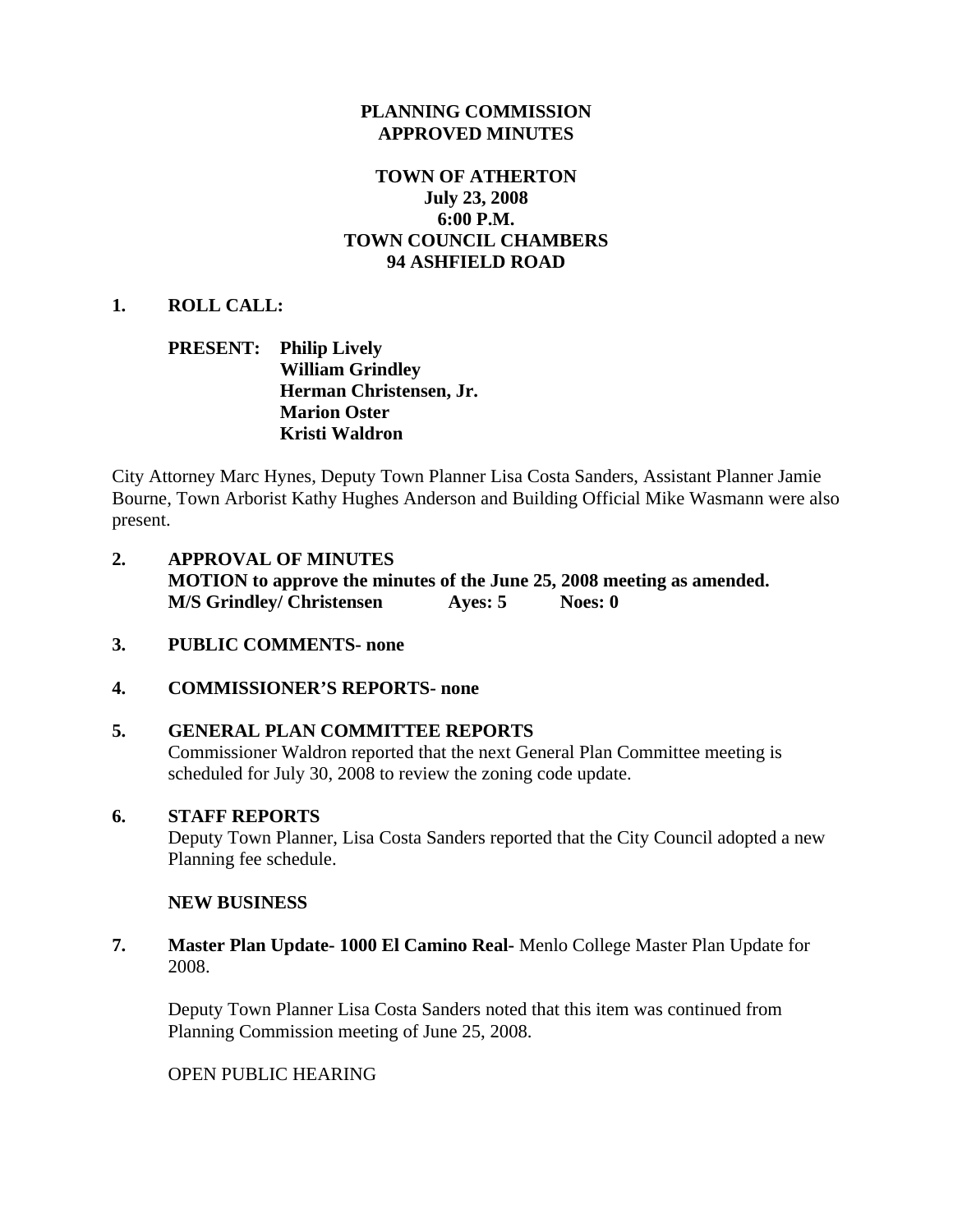> Bob Talbot, Facility Manager introduced Chop Keenan, Member of the Board of Trustee for Menlo College.

> Mr. Keenan stated that there have been no changes to the campus since 2004 and noted ongoing separation discussion with Menlo School. He further stated that fall enrollment is at 620 students which is the same it has been for the last few years.

Commissioner Lively stated that the tables and costs in the master plan should be updated to reflect 2008 figures. Chair Oster noted that the current Master Plan reflects 2001 numbers.

Commissioner Christensen questioned the progression in the discussion between the High School and the College. Mr. Keenan noted that the College is working on a separation with the High School and they should have additional information within the next week. He stated that there has been an outstanding issue with who owns what. Mr. Keenan further noted that the College is only involved only in paint and landscaping and there is no intention for any new buildings for at least another 3-5 years.

Chair Oster noted that she would like to see the items they have done or plan to do in a short report and receive it for the next Planning Commission meeting. Mr. Keenan asked if they could continue to the September Planning Commission meeting.

## CLOSE PUBLIC HEARING

#### **MOTION to continue this item to the September 24, 2008 meeting.**

**M/S Christensen/ Lively Ayes: 5 Noes: 0**

**8. Conditional Use Permit- 2 Valley –**Conditional Use Permit to allow a trellis to be located in the front yard. Atherton Municipal Code Section 17.36.165

Assistant Planner, Jamie Bourne presented the Staff Report.

Commissioner Grindley questioned if there is a technical difference between an arbor and a trellis. Ms. Costa Sanders noted there is no distinction within the code between the two.

#### OPEN PUBLIC HEARING

Carrington Kujawa, Project Designer, stated that the trellis is a very small structure and is not impending to other neighbors. She further noted that the trellis is designed appropriate to the scale of the home and would provide lighting to a rather dark area.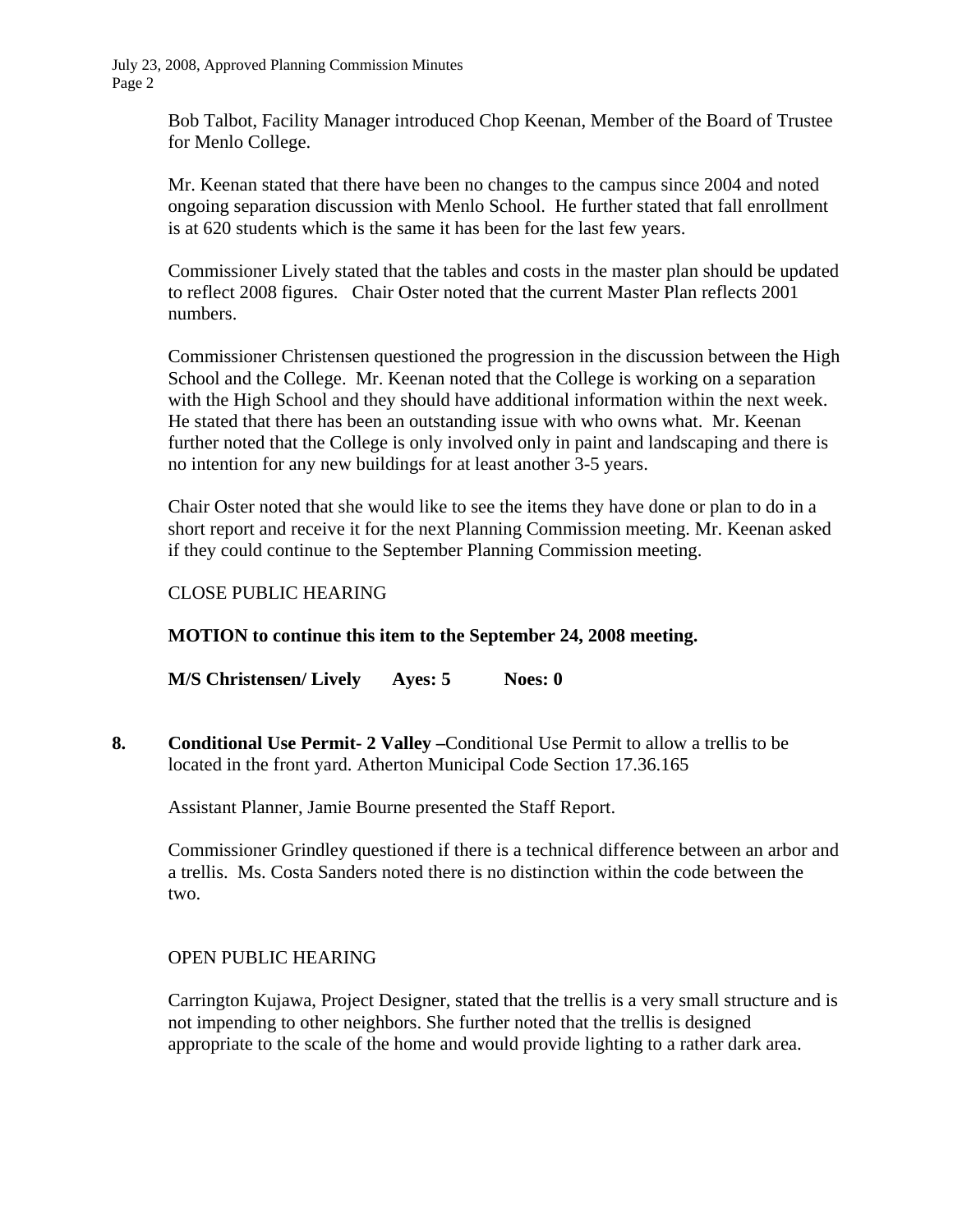> Commissioner Lively stated he would like clarification on the lighting. Ms. Kujawa responded there are no plans for up lighting, just one single lantern light in the center of the structure.

### CLOSE PUBLIC HEARING

Commissioner Waldron stated that the zoning code should be modified to handle these items at a staff level.

Commissioner Christensen had no comment.

Commissioner Grindley commended the project designer on the design.

Commissioner Lively noted that there should be an additional condition to the use permit that no up lighting be permitted and the light shall be shielded.

Chair Oster agreed with Commissioner Lively, however did note that once the roses grow this would help with the screening of the light.

## **MOTION to approve the Conditional Use Permit to allow a trellis to be located in the front yard at 2 Valley Road based on the following findings with the following additional condition;**

**M/S Grindley/ Lively Ayes: 5 Noes: 0** 

## **Findings:**

- 1. The proposed structure will be located and conducted in a manner in accord with the general plan.
- **2.** The proposed structure at the proposed location will not be detrimental or injurious to person, property or improvements in the vicinity, and will not be detrimental to the public health, peace, safety, comfort, general welfare or convenience.

## **Additional condition;**

1. Add condition #4 to read as follows: "Lighting shall be shielded and down lit so source of light is not visible from adjacent properties and no up lighting shall be permitted.

Chair Oster advised of the 10-day appeal period.

**9.** Heritage Tree Removal Permit- 9 Park Drive-Heritage Tree Removal Permit to allow the removal of one Heritage Tree. Atherton Municipal Code Section 8.10

 Deputy Town Planner, Lisa Costa Sanders presented the staff report and indicated staff support for the request.

 Commissioner Waldron questioned the one car garage. Ms. Costa Sanders noted there are no parking requirements within the code.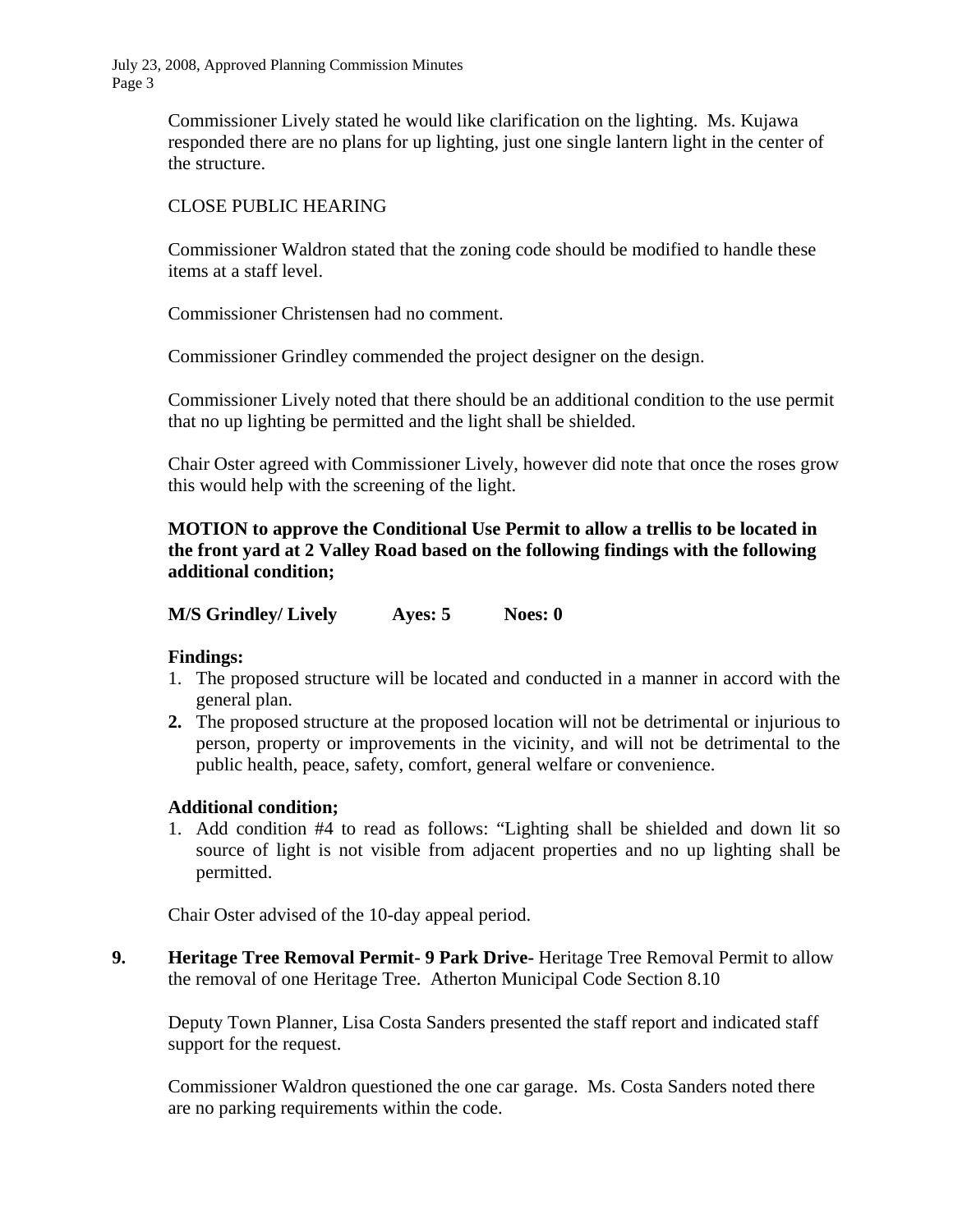> Commissioner Grindley questioned portions of the lower courtyard and lightwell. Ms. Costa Sanders stated that the Project Architect is in attendance and can respond.

### OPEN PUBLIC HEARING

 John Stewart, Stewart Associates noted that the plans are very preliminary. Commissioner Grindley stated he could not read the plans. Mr. Stewart noted that the heritage trees are shown on the plans.

## CLOSE PUBLIC HEARING

 Commissioner Grindley agreed that the tree is leaning however feels that the tree could be saved with a more creative site design.

 Commissioner Lively noted that the tree has a lean and that with the 48" box replacement would be suitable.

Commissioner Christensen stated that he would support the removal of the tree.

 Commissioner Waldron expressed her support for the removal of tree #3, expressed concern with tree #4 and would like an arborist to be consulted on the tree with regards to the planned basement excavation.

 Chair Oster agreed there should be a condition added for both tree #4 and tree #5 as it is very close to the driveway and fears that the trucks and digging would affect #5.

**MOTION to approve the Heritage Tree Removal Permit to allow the removal of one heritage tree at 9 Park Drive based on the following finding and subject to the conditions listed in the heritage Tree Removal Permit with the following additional conditions;** 

**M/S Lively/ Waldron Ayes: 4 Noes: 1 (Grindley)** 

#### **Finding:**

1. The removal of the tree would not be contrary to the purpose and intent of the Atherton General Plan.

Additional Conditions:

- 1. Add condition #4 to read as follows; "Arborist shall be consulted for tree #4 in relation to the basement construction. All recommendations of the Arborist shall be followed.
- 2. Add condition #5 to read as follows; "Tree #1 shall be carefully protected during construction".

Chair Oster advised of the 10-day appeal period.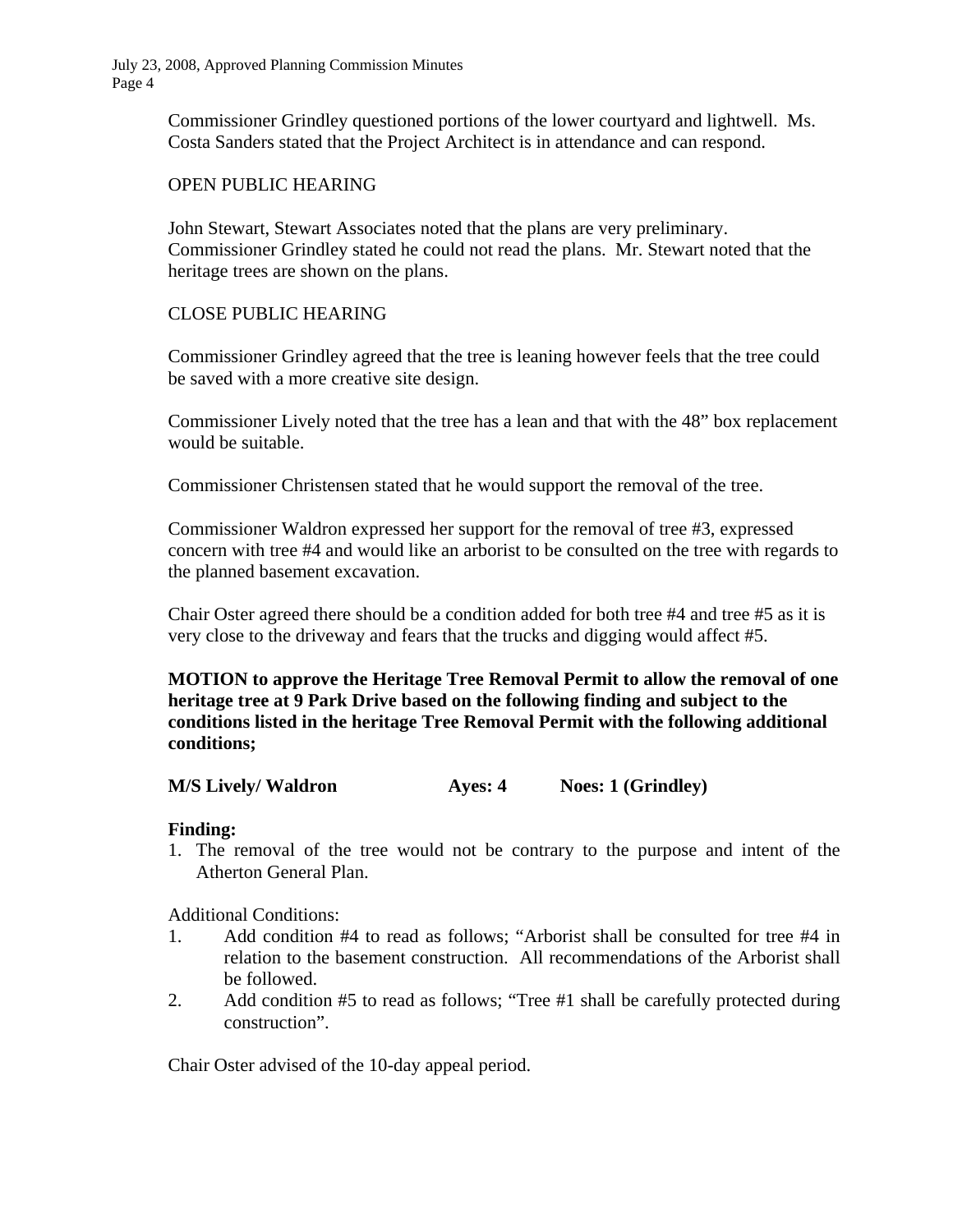**10. Heritage Tree Removal Permit- 337 Walsh Road-** Heritage Tree Removal Permit to allow the removal of two heritage trees. Atherton Municipal Code Section 8.10

Deputy Town Planner, Lisa Costa Sanders presented the staff report and indicated staff support for the removal of two trees

Commissioner Lively questioned whether the wording of "minimal grading" is accurate when the lot has a slope. Ms. Costa Sanders responded that the applicant is in attendance and would ask that the applicant respond.

Town Arborist, Kathy Hughes-Anderson stated that PG&E topped the tree.

Commissioner Waldron questioned whether there are tree barricades on the site. Ms. Hughes- Anderson stated most of the trees are barricaded.

#### OPEN PUBLIC HEARING

Jude Kirik, Architect stated that the property was in disrepair when Pacific Peninsula Group purchased the property. He further noted that the lot is unusual in Atherton with its' upslope and there will be a 6 foot retaining wall on the building plans to provide a small flat backyard off the family room.

Commissioner Lively questioned if there would be grading where the trees are. Mr. Kirik responded that there would be a 6-foot wall.

Commissioner Waldron questioned whether the retaining wall is going to be connected to the main residence. Mr. Kirik responded that the retaining wall would be free standing.

Commissioner Christensen questioned if the permit for the retaining wall is included within the building permit and if so, why was the job on the agenda a month ago stopped. Ms. Costa Sanders responded that the other job was not compliance with the code.

Commissioner Christensen questioned the rear elevation. Mr. Kirik noted that the yard will be multi level. Commissioner Christensen questioned if there would be retaining walls at the other levels. Mr. Kirik responded no.

Commissioner Waldron noted there are a lot of smaller trees towards the back of the property. Mr. Kirik noted that the majority of the smaller trees will remain and are adding four replacement trees as well. Commissioner Waldron stated that in the future she would like to see a submittal of landscaping plans to show the terracing and grading.

Commissioner Grindley expressed concern that according to the plans the retaining wall would be 30 feet from the back the house and would indicate a very steep incline with only a 6-foot retaining wall.

#### CLOSE PUBLIC HEARING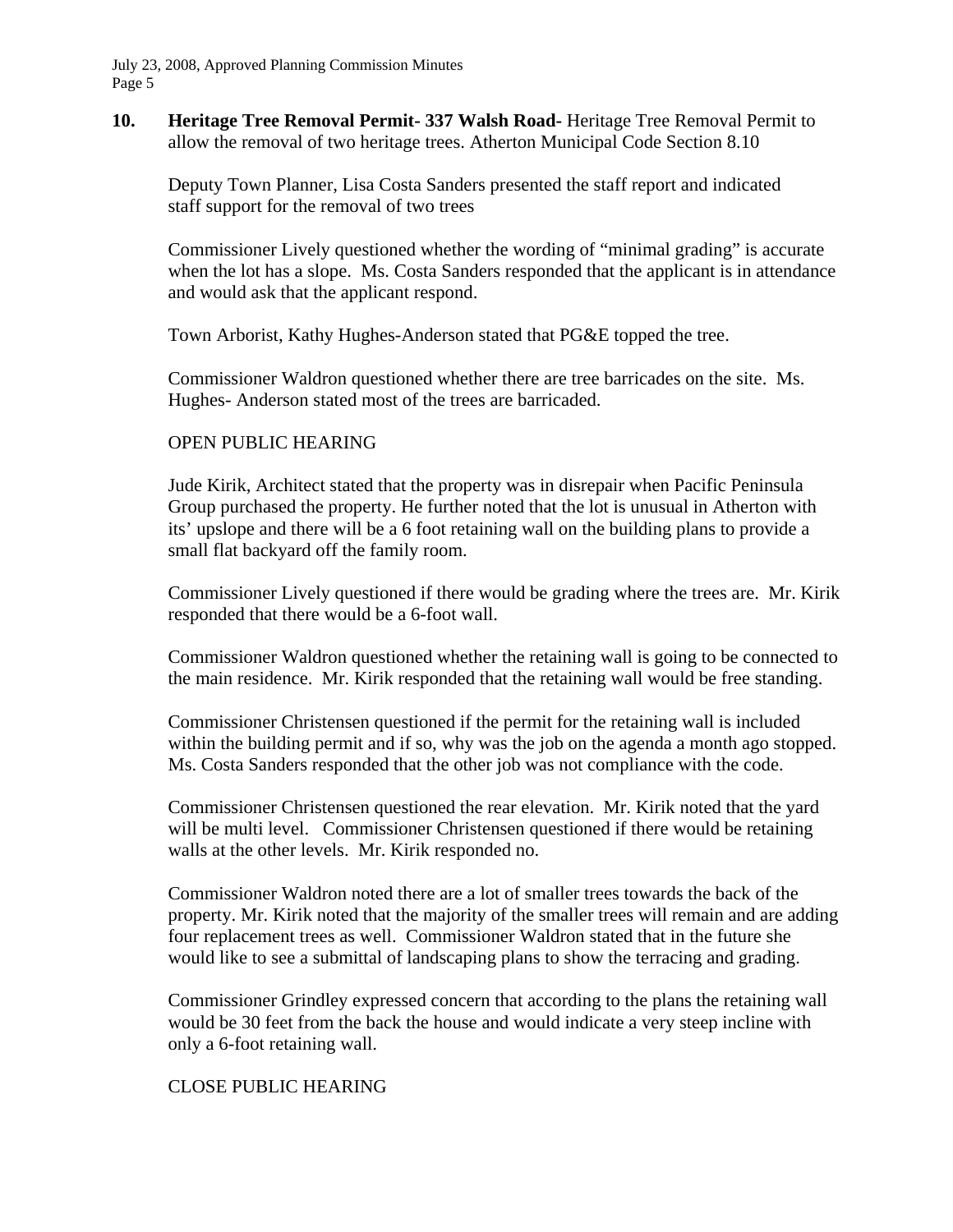> Commissioner Christensen expressed his concern for the retaining wall, but noted this was not the issue before the Commission and would support the removal of the two heritage trees.

Commissioner Grindley agreed with Commissioner Christensen.

Commissioner Lively also stated his support for the removal of the two heritage trees.

Commissioner Waldron expressed support for the removal of the two heritage trees based on their conditions. She further stated she would like to see two more replacement trees added to the condition due to the number of smaller trees being removed.

Ms. Hughes- Anderson stated that the applicant plans on leaving the small Oak trees.

Chair Oster expressed support for the removal of the two heritage trees and after some research she noted that the seeds of the Buckeye are indeed poisonous.

**MOTION to approve Heritage Tree Removal Permit to allow the removal of two heritage trees at 337 Walsh Road based on the following finding with the revised condition of a minimum of 6 - 36 inch box Native Oak replacements.** 

**M/S Oster/ Christensen Ayes: 5 Noes: 0** 

#### **Finding:**

1. The removal of the trees would not be contrary to the purpose and intent of the Atherton General Plan.

Chair Oster advised of the 10-day appeal period.

**11. Heritage Tree Removal Permit and Mitigated Negative Declaration- 55 Shearer Drive-** Heritage Tree Removal Permit and Mitigated Negative Declaration to allow the removal of six heritage trees. Atherton Municipal Code Section 8.10

 Deputy Town Planner, Lisa Costa Sanders presented the Staff report and indicated support for the request.

#### OPEN PUBLIC HEARING

Jude Kirik, Architect with Pacific Peninsula Group, noted that the trees they are seeking removal of are not going to affect the new home but are a safety concern.

Commissioner Grindley questioned if the Ginko tree would be preserved. Mr. Kirik responded in the affirmative.

Melinda. Longacker, property owner, stated that she has spoken with her neighbors and they may wish to trim the tree along the property line.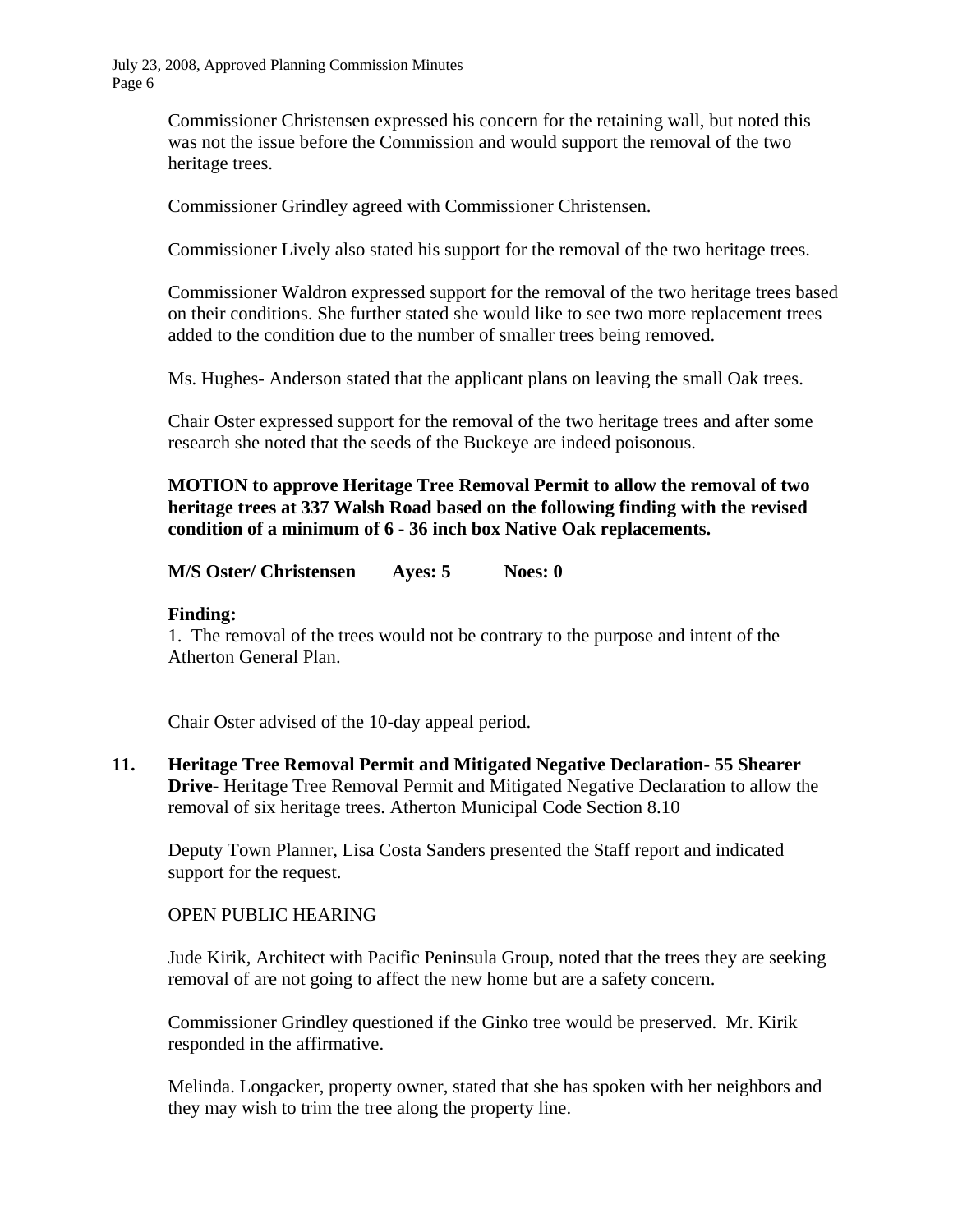### CLOSE PUBLIC HEARING

Commissioner Lively noted that the trees do appear to be a safety hazard and would support the removal of the heritage trees.

Commissioner Grindley agreed with Commissioner Lively and expressed his support for the removal.

Commissioner Christensen requested clarification that trees #7 and #8 are on the other property. Ms. Costa Sanders responded that trees #7 and #8 are on a neighboring property and if the owners requested removal, they would need Planning Commission approval.

Commissioner Waldron noted that it is unfortunate that the trees are so large and are removing 6 of the 7 heritage trees.

Chair Oster noted that the trees in discussion are at the end of their life cycle and the removal would impact the lot and neighboring properties. She suggested there be 6- 24" box and 6- 36" box replacement trees.

| <b>MOTION</b> to approve Mitigated Negative Declaration. |           |         |
|----------------------------------------------------------|-----------|---------|
| <b>M/S Lively/ Grindley</b>                              | Ayes: $5$ | Noes: 0 |

**MOTION to approve the removal of six heritage trees at 55 Shearer based on the following finding and subject to the Heritage tree Removal Certificate with the following amended condition:** 

**M/S Waldron/ Oster Ayes: 5 Noes: 0** 

**Finding:** 

**1.** The removal of the trees would not be contrary to the purpose and intent of the Atherton General Plan.

#### **Amended Condition.**

1. Amend condition #2 to require the replacement planting of 6-24" box size trees and 6-36" size trees.

Chair Oster advised of the 10-day appeal period.

**12. Heritage Tree Removal Permit and Lot Line Redesignation- 118 Selby Lane-**Heritage Tree Removal Permit to allow the removal of two heritage trees and Lot Line Redesignation to designate the northern property line as the front of the property line. Atherton Municipal Code Sections 17.60.050 and 8.10

 Deputy Town Planner, Lisa Costa Sanders presented the staff report and indicated support for the lot line redesignation and tree removal.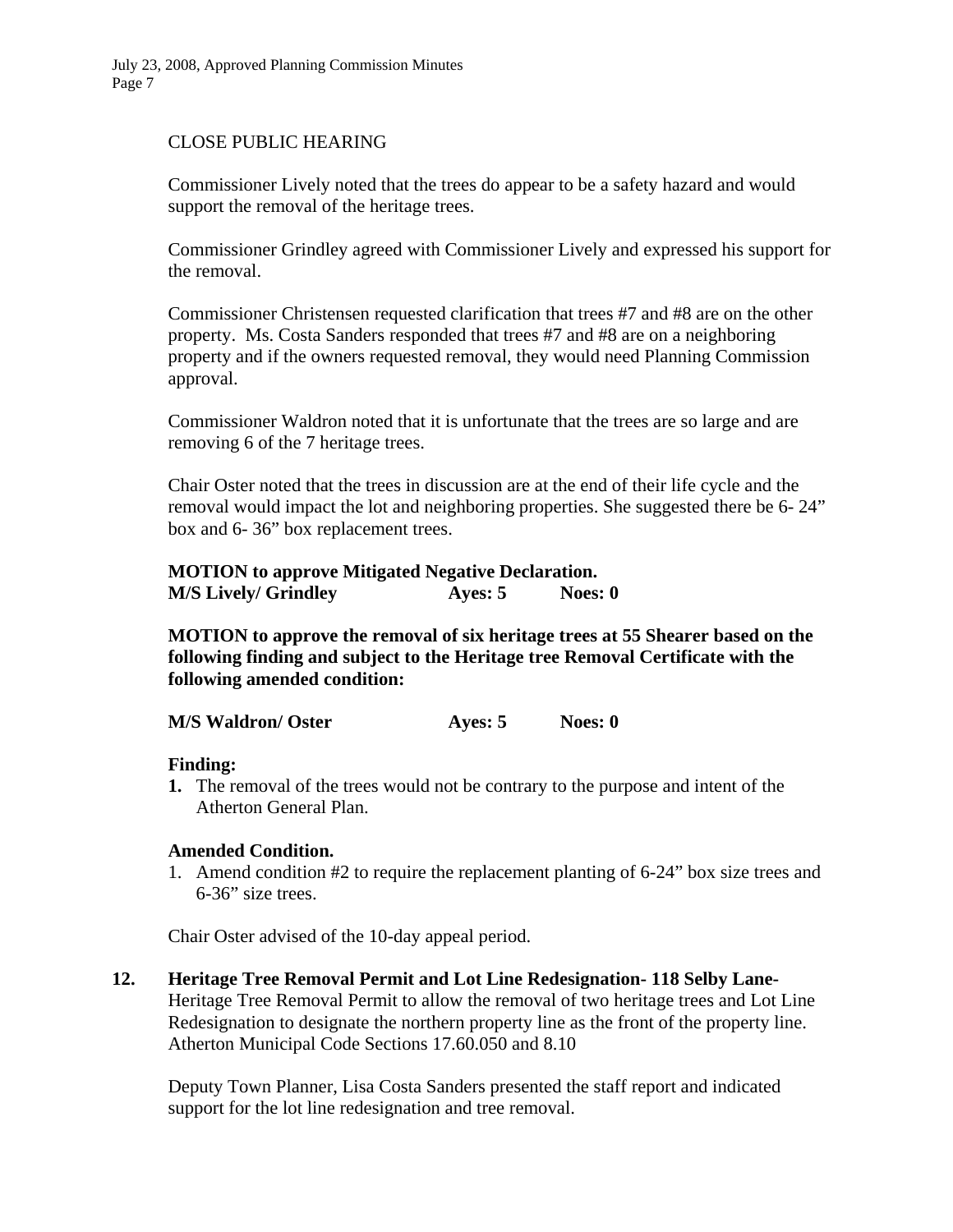Commissioner Grindley questioned what the new address would be. Ms. Costa Sanders noted that the address would not change with the lot line adjustment.

 Commissioner Lively questioned if there was a discussion about the width of the access road. Town Arborist, Kathy Hughes Anderson stated that she and the applicant have met with Menlo Fire and have agreed to a 16 feet width for the driveway access and at certain locations narrows to 14 feet in width due to trees.

 City Attorney, Marc Hynes noted that normally the Fire Department requests a 20 feet width access strip on flag lots.

 Commissioner Waldron noted that because there is not a complete tree survey for the site, she would recommend continue the tree removal request to the next meeting and only address the lot line redesignation tonight. Commissioner Waldron stated that she is concerned with the lack of a tree survey and that other trees could be in danger with the improvements.

 Ms. Hughes-Anderson noted that the owners have not had an arborist out there to survey all the heritage trees and it is their intention to do so when they submit for the building permit. She also indicated that all heritage trees are shown on the site plan as required.

#### OPEN PUBLIC HEARING

 Eki Tanaka, Architect, stated they have addressed the Fire Departments concerns with 16 feet width for access and there are some points only 14 feet in width. He further addressed his clients desire to use the southern end of the lot as their rear yard to create a courtyard.

Commissioner Grindley questioned why they have not done a complete arborist report.

 Mr. Tanakastated that the two heritage trees requesting removal are holding up the design of the house and they intend to do a full arborist report at a later date, but there are no other trees that would obstruct the building.

 Chair Oster noted that Eucalyptus trees appeared to be topped and questioned if they are plans for these trees to be removed. Ms. Hughes Anderson stated that two neighbors want the Eucalyptus removed and one neighbor does not want them removed. Mr. Tanaka stated they do not plan to remove the eucalyptus trees at this time.

#### CLOSE PUBLIC HEARING

Commissioner Christensen expressed his support for the lot line adjustment.

Commissioner Grindley agreed with Commission Christensen.

Commissioner Lively also agreed with the other Commissioners.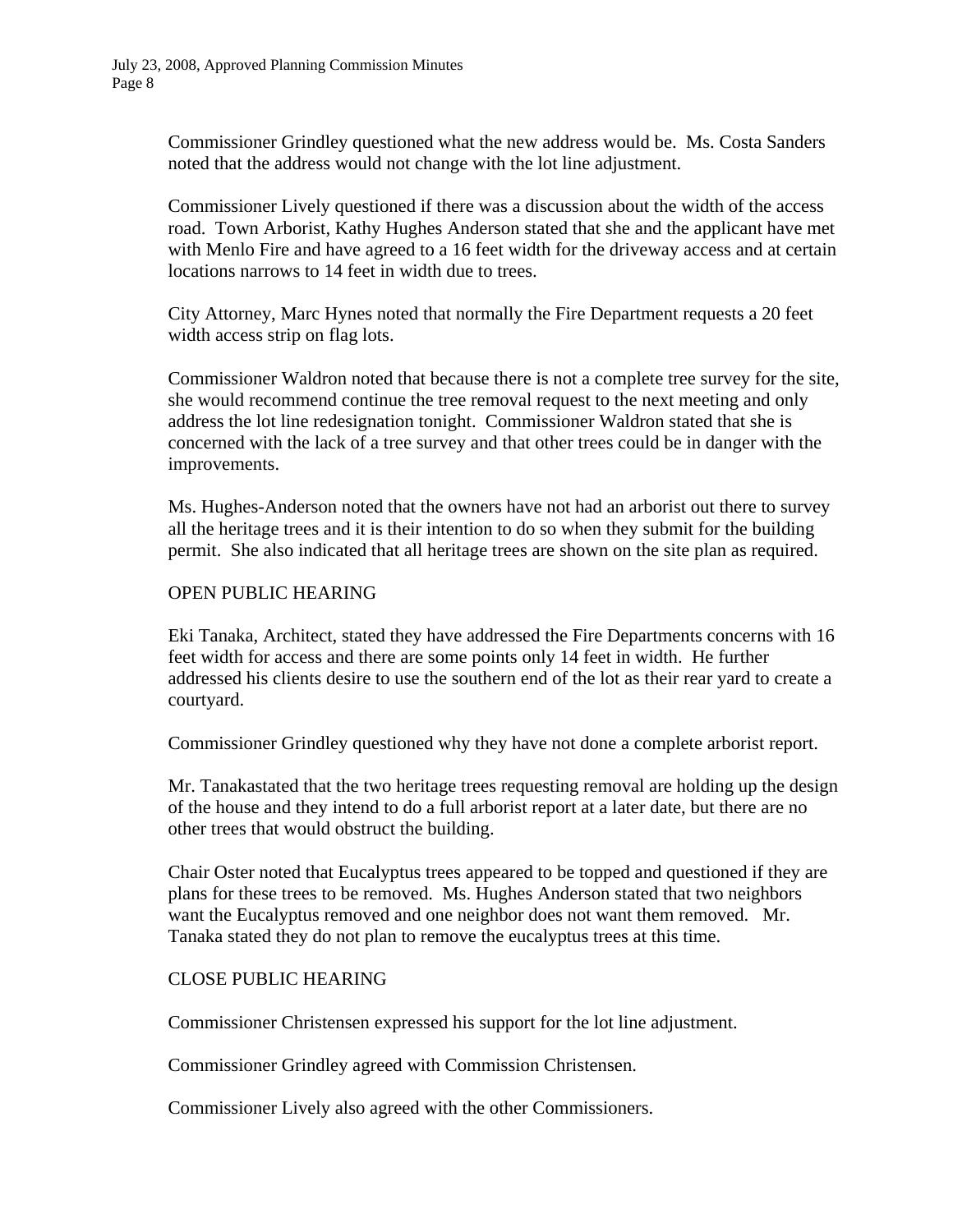Commissioner Waldron expressed her support for the lot line adjustment.

Chair Oster concurred with Commissioner Waldron.

## **MOTION to approve Lot Line Redesignation to designate the northern property line as the front property line based on the following findings and subject to the Lot Line Redesignation Certificate:**

**M/S Lively/ Grindley 49 Ayes: 5 Noes: 0** 

**Findings:** 

- 1. The proposed lot line redesignation will not be detrimental or injurious to persons, property or improvement in the vicinity and will not be detrimental to the public health, peace, safety, comfort, general welfare or convenience.
- 2. The proposed lot line redesignation for the subject site is consistent with the Town of Atherton General Plan and the purposes of that plan and the Zoning Code.

 Commissioner Lively agrees with Commissioner Waldron to postpone the approval of the removal of the two heritage trees until the applicant has submitted a complete arborist report.

## **MOTION to continue the request for a Heritage Tree Removal Permit to the Planning Commission meeting of August 27, 2008**

**M/S Lively/ Waldron Ayes: 4 Noes: 1 (Christensen)** 

Chair Oster advised of the 10-day appeal period.

**13. Exception Review- 57 Maple Avenue-** Exception Review to allow a first and second story addition to the main residence. Atherton Municipal Code Section 17.24.040 (F)

Assistant Planner, Jamie Bourne presented the staff report and indicated staff support for the exception.

OPEN PUBLIC HEARING

Chris Kummerer, Architect, introduced and was available for questions.

CLOSE PUBLIC HEARING

Commissioner Lively noted he visited the site and would approve the exception.

Commissioner Grindley agreed with Commissioner Lively.

Commissioner Christensen also expressed his support for the exception.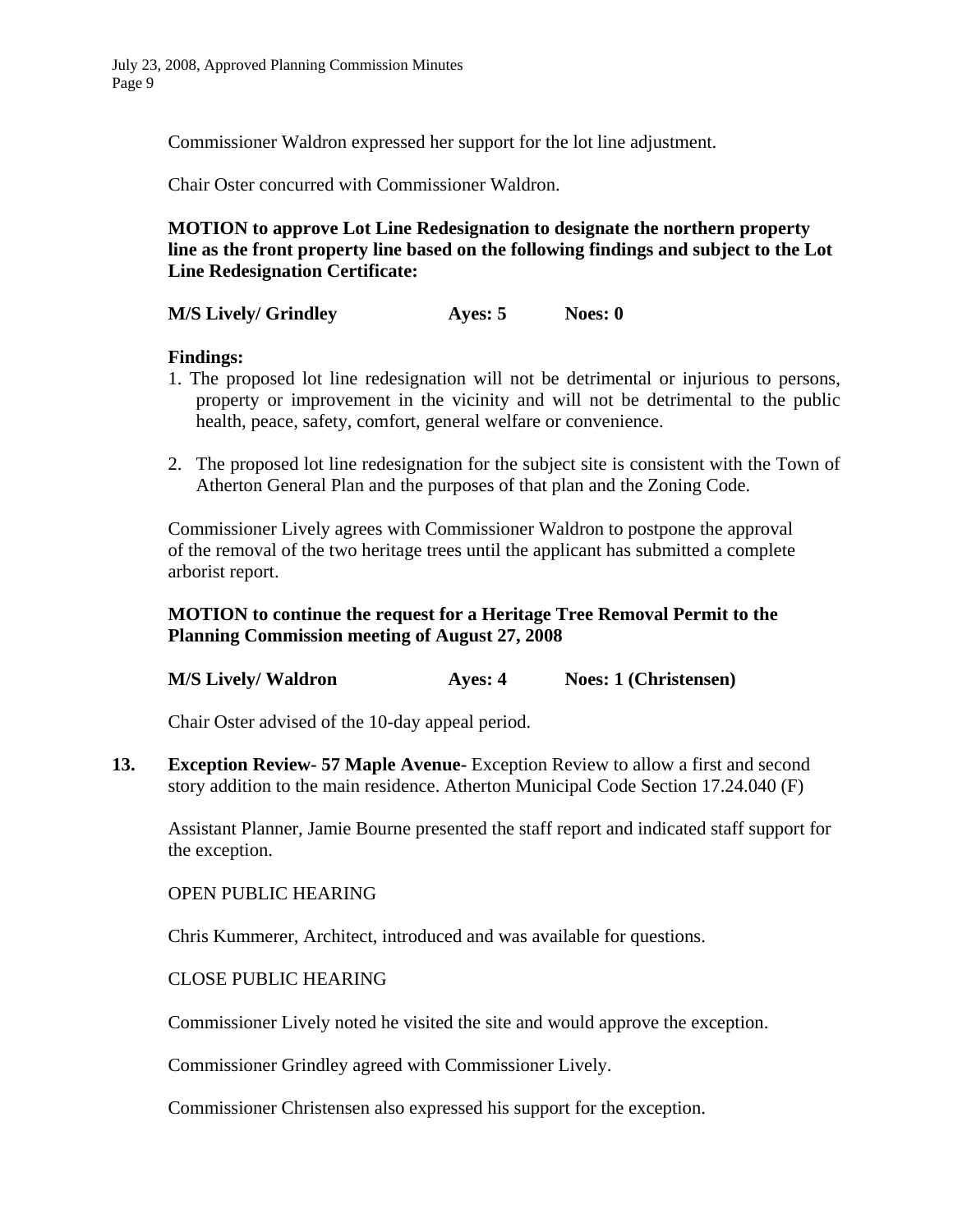Commissioner Waldron concurred with the other Commissioners.

Chair Oster expressed her support for the exception and thanked the applicant for saving such a charming home.

**MOTION to approve Exception Review to allow a first and second story addition to the main residence based on the following findings and subject to the Exception Certificate:** 

**M/S Oster/ Lively Ayes: 5 Noes: 0** 

## **Findings:**

- **1.** The exception requested is compatible with the surrounding neighborhoods visual character.
- **2.** The landscaping and exception sought will not substantially decrease the privacy of the neighbors.
- **3.** The applicant shall not increase the degree of nonconformity as defined in section 17.44.050.
- **4.** The exception requested is consistent with the General Plan, the purposes of that Plan and the Zoning Code.

Chair Oster advised of 10-day appeal period.

**14. Exception Review- 34 Lloyden Drive-** Exception Review for a first floor addition to the main residence. Atherton Municipal Code 17.24.040 (F)

Assistant Planner Jamie Bourne presented the staff report and indicated staff support for the exception.

#### OPEN PUBLIC HEARING

Don Morris, property owner of 34 Lloyden Drive, distributed a new letter he just received from his neighbors.

#### CLOSE PUBLIC HEARING

Commissioner Waldron noted that seeing how it was approved in the past, she does not see any reason not to approve now.

Commissioner Christensen expressed his support for the exception.

Commissioner Grindley also expressed his support for the exception however, he made note that the concrete needs to be repaired as it is in bad shape. Mr. Morris stated that a 75-foot Oak Tree fell and the concrete has yet to be repaired but intended to do so.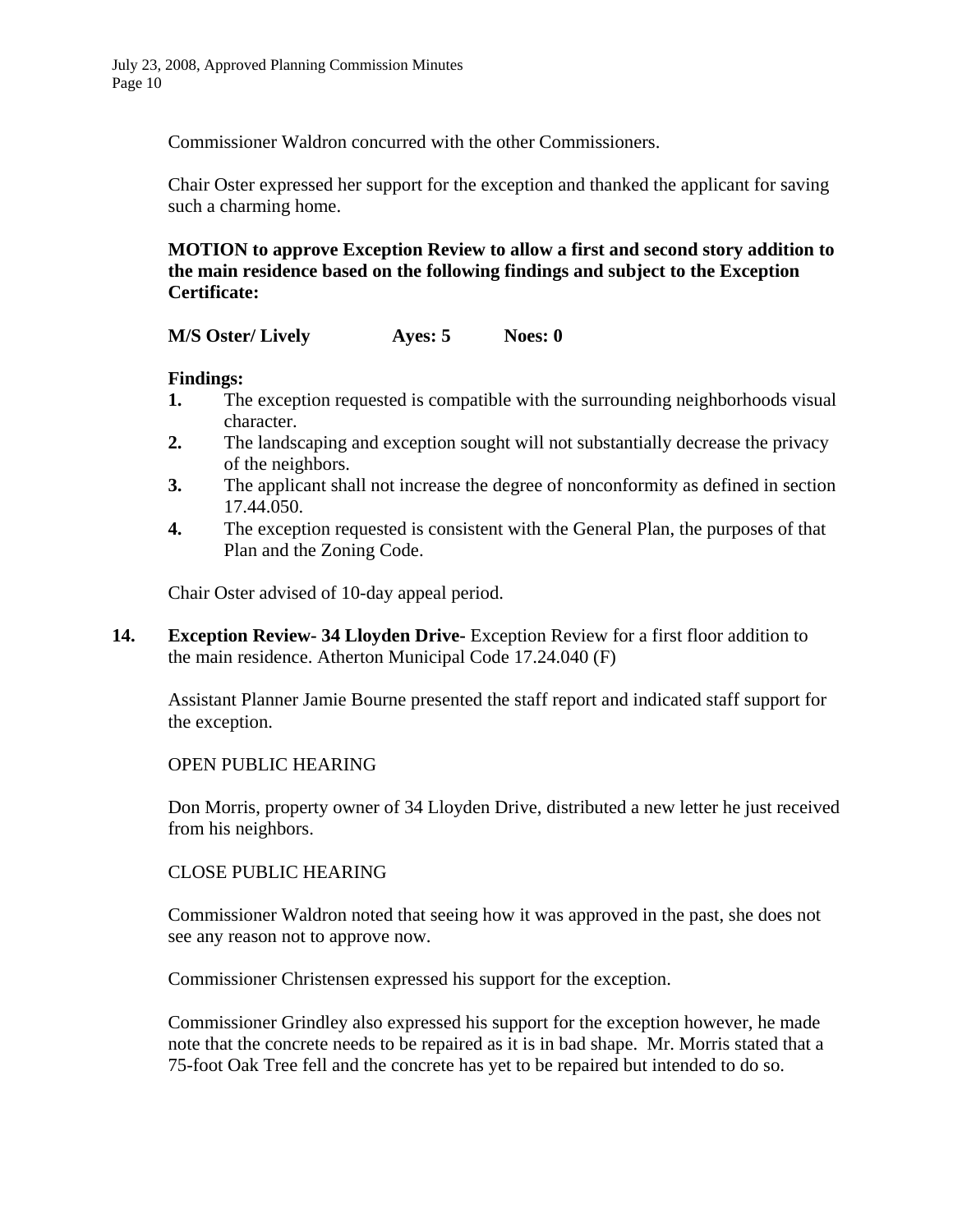> Chair Oster noted that the neighbor whom submitted the previous letter on behalf of the property owners has since passed away. Mr. Morris noted and confirmed that the new letter he has passed out to the Commission is from the new neighbors.

## **MOTION to approve Exception Review to allow a first floor addition to the main residence based on the following findings and subject to the Exception Certificate:**

**M/S Christensen/ Oster Ayes: 5 Noes: 0** 

## **Findings:**

- 1. The exception requested is compatible with the surrounding neighborhood visual character.
- 2. The landscaping and exception sought will not substantially decrease the privacy of neighbors.
- 3. The applicant shall not increase the degree of nonconformity as defined in section 17.44.050
- 4. The exception requested is consistent with the general plan, the purposes of that plan and the zoning c.

Chair Oster advised of the 10-day appeal period.

**15. Exception Review- 65 Winchester Drive-** Exception Review to allow a first and second story addition to the main residence. Atherton Municipal Code 17.24.040 (F)

Assistant Planner, Jamie Bourne presented the staff report and indicated staff support for the exception.

Commissioner Lively commented to Staff that the certificate says June 9, 2008 and the plans are dated July  $1<sup>st</sup>$ .

Commissioner Grindley questioned whether item #3 in the certificate could be fully demolished. Ms. Bourne noted that 84 square feet could be demolished or be a covered patio.

Chair Oster questioned how tall the attic space is and whether this amount is included in the FAR. Ms. Bourne stated that it is not included in the FAR if less than 7'-6" in height and is not considered habitable space.

Commissioner Grindley questioned whether the applicant is stripping the entire roof. Ms. Bourne noted that applicant is present and could respond.

# OPEN PUBLIC HEARING

Ed Goodstein, Owner of 65 Winchester Drive noted that the Architect and Contractor are also available for questions. He stated that it is their intention to keep the house very close to the way it is and a porch area would be a nice at the rear.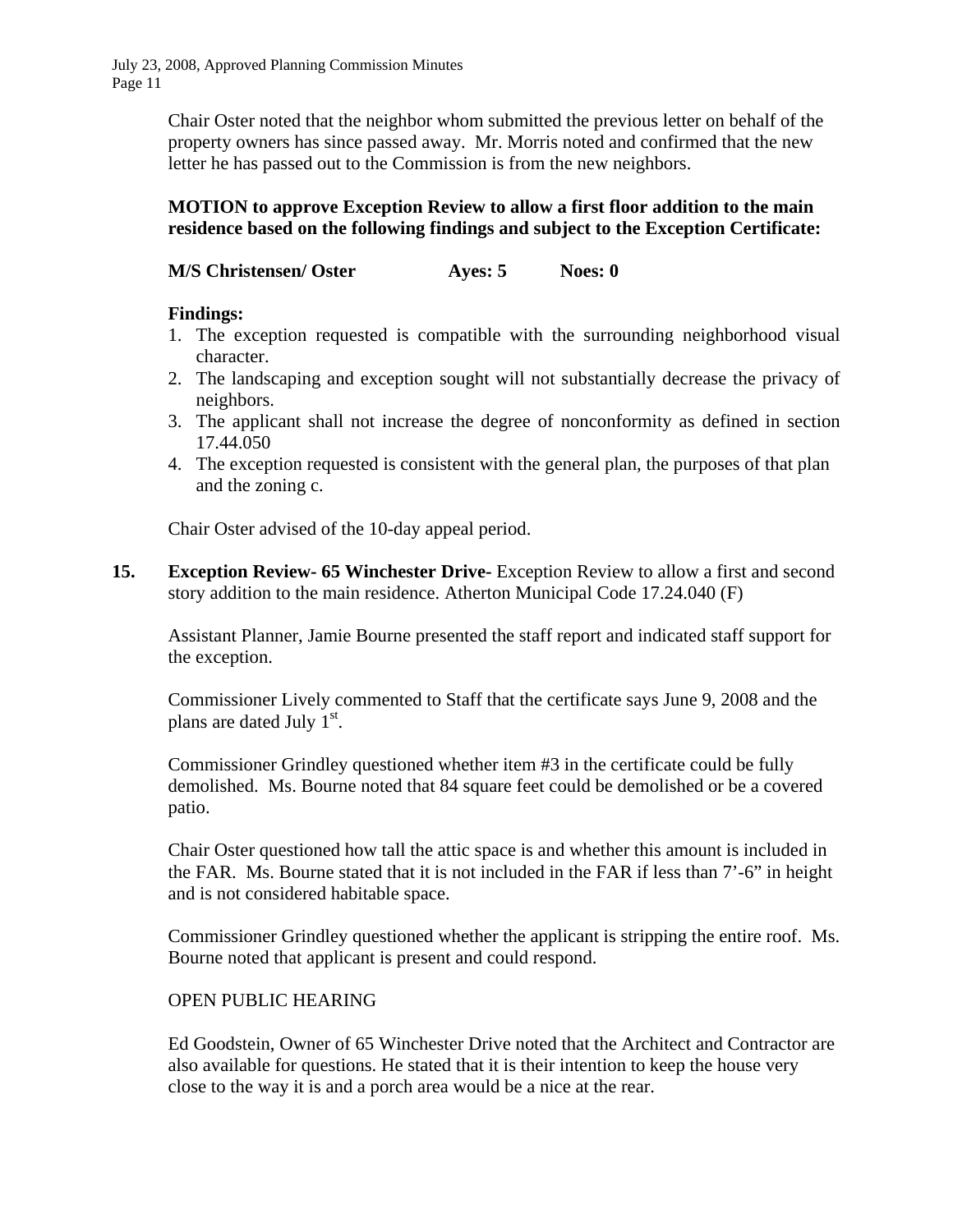Eric Dowd, Architect, was available for questions.

Commissioner Grindley questioned whether they are planning on removing the entire roof. Mr. Dowd responded that they are maintaining as much of the roof as possible and only a portion is being removed. Commissioner Grindley questioned whether the foundation could support a second story. Mr. Dowd noted that they have had an engineer to the property and the foundation can handle a second story.

Chair Oster questioned whether the space over the kitchen is open. Mr. Dowd noted that this space is open to the back study. Chair Oster questioned if there are skylights in the study. Mr. Dowd noted they have included the skylights to bring in natural light. Chair Oster questioned how high the uninhabitable storage area is. Mr. Dowd stated about 6'- 4". Ms. Costa Sanders noted there appears to be a staircase on the plans. Mr. Dowd confirmed it is an alternating step stair, which is allowed for non-habitable space.

Commissioner Lively commented that there are stairs from the study. Mr. Dowd noted the stairs are like a ships ladder and their intention is to make it accessible.

Commissioner Christensen requested clarification on whether the Commission is taking action to remove or keep the roof. Mr. Dowd noted that in his professional opinion the house would look considerably better with the changes.

## CLOSE PUBLIC HEARING

Commissioner Waldron questioned Staff if the garage and study are non-conforming. Ms. Costa Sanders replied in the affirmative.

Commissioner Grindley expressed his support.

Commissioner Lively indicated he doesn't have a problem pushing the FAR at this site.

Commissioner Christensen agreed with Commissioner Lively.

Commissioner Waldron questioned if it is counted in square footage if it is open on two sides, however is ok with leaving the roofline at the rear porch area. Ms. Bourne confirmed if open on 2 sides it is counted within the 500 square feet exemption to floor area.

Chair Oster noted that the applicant is only allowed an additional eight square feet, and is concerned that some of the uninhabitable space will be habitual but will let the Building Department address this.

**MOTION to approve Exception Review to allow a first and second story addition at 65 Winchester based on the following findings and subject to the Exception Certificate as corrected:** 

| <b>M/S Christensen/ Oster</b> | Ayes: 5 | Noes: 0 |
|-------------------------------|---------|---------|
|-------------------------------|---------|---------|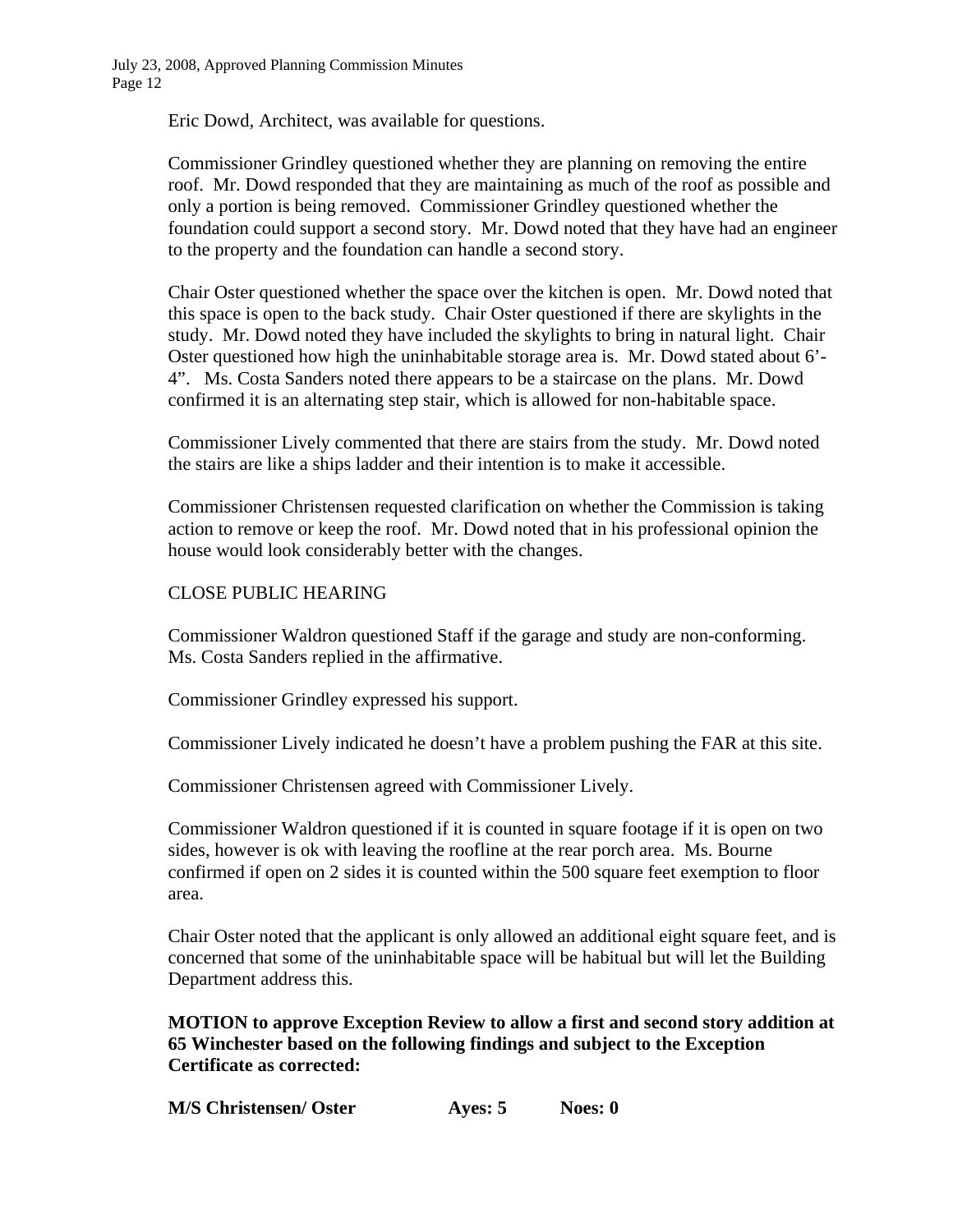## **Findings:**

- 1. The exception requested is compatible with the surrounding neighborhood visual character.
- 2. The landscaping and exception sought will not substantially decrease the privacy of neighbors.
- 3. The application shall not increase the degree of nonconformity as defined in section 17.44.050.
- 4. The exception requested is consistent with the general plan, the purposes of that plan and the zoning code.

Chair Oster advised of the 10-day appeal period.

**16.** Variance- 78 Winchester Drive-Variance to allow encroachment into the side yard setback. Atherton Municipal Code 17.56.050

Deputy Town Planner, Lisa Costa Sanders presented the staff report and recommended the Commission deny the variance.

Commissioner Grindley asked for clarification between a variance and an exception review. Ms. Costa Sanders noted that with a variance the Commission has to find that there is something unique about the property.

#### OPEN PUBLIC HEARING

Robert. Loarie, owner of 78 Winchester read a statement he prepared for the Commission.

Commissioner Grindley questioned why the property owners need this space. Mr. Loarie responded that he and his wife have lived there for 29 years and this area is a wonderful place to sit and enclosing this area would make it enjoyable for them in the morning and evening all year round.

Commissioner Lively noted there is a discrepancy on calculation of square footage. Mr. Loarie noted that they are well within the buildable area. Commissioner Lively noted that the difference is the FAR is very minimal. Mr. Loarie accepted Commissioner Lively's point.

## CLOSE PUBLIC HEARING

Commissioner Lively noted that variance requirements are very strict and feels that the Planning Commission should be able to use their discression on smaller projects such as this one. He further stated that there have not been many variances in the past that have been approved, however would approve this request for a variance.

Commissioner Grindley expressed support for the variance.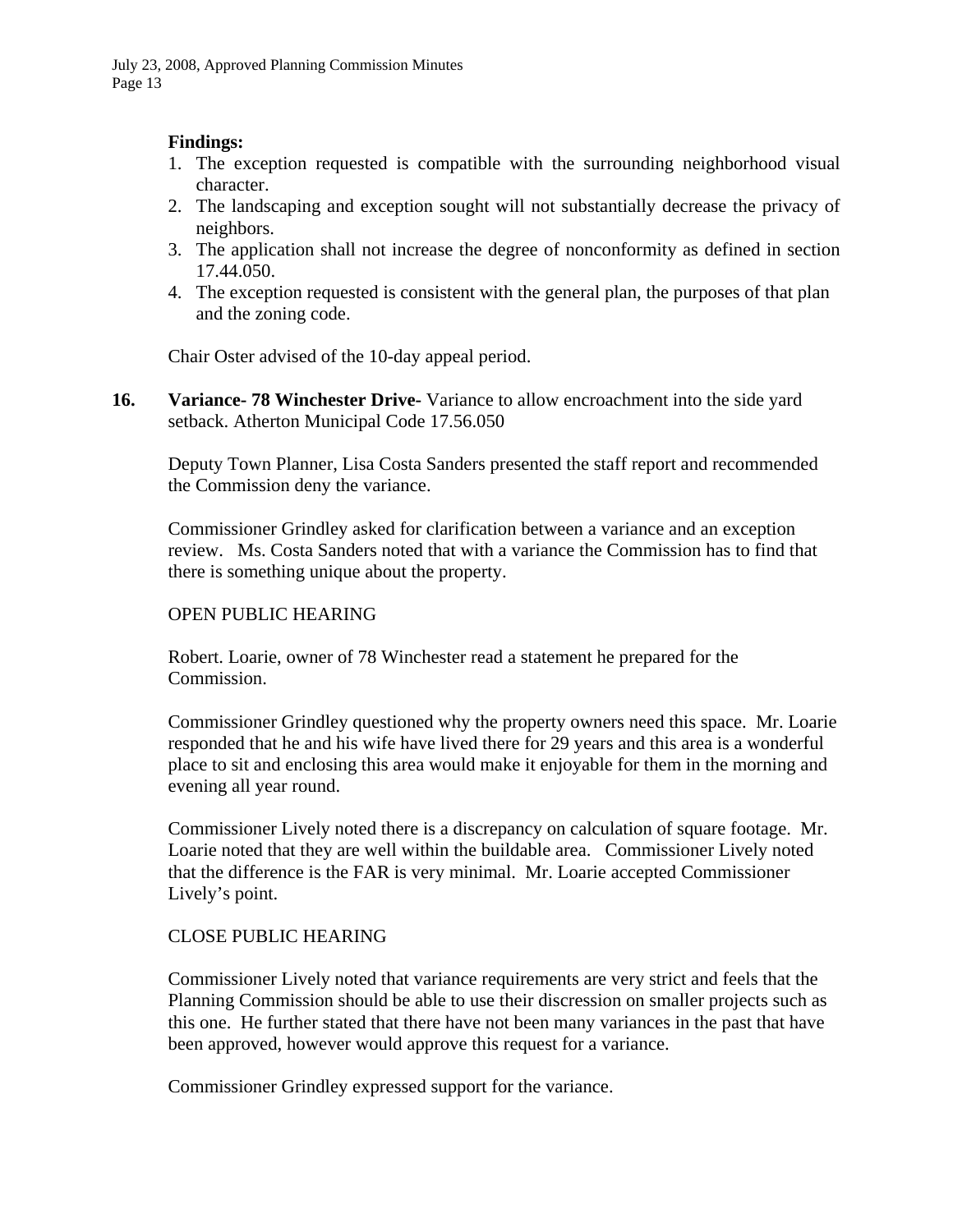> Commissioner Christensen noted there are three items that would make this property "special." He noted that this property is a double lot in the zoning of R-1B and is therefore deprived of many of the privileges of a R1-B single lot. In addition to the double lot, Commissioner Christensen noted that the proposed addition would be 73 feet from the home on Isabella and that the heritage trees do limit the buildability. He concluded that he would express support for the variance.

Commissioner Waldron agreed with the Commissioners and expressed her support for the variance.

Chair Oster noted that Staff did a great job and understood their reasoning for recommending denial of the variance. She stated that the property does have special circumstances and therefore would support the variance.

**MOTION to approve the variance to allow encroachment into the side yard setback for an addition at 78 Winchester based on the following finding and subject to the Variance Certificate:** 

**M/S Lively/ Christensen Ayes: 5 Noes: 0** 

## **Findings:**

- 1. There are special circumstances applicable to the property, including size, shape, topography, location or surroundings, where the strict application of the Zoning Title deprives such property of privileges enjoyed by other property in the vicinity and under identical classification.
- 2. The Variance is subject to such conditions as will assure that the adjustment thereby authorized shall not constitute a grant of special privileges inconsistent with the limitations upon other properties in the vicinity and zone in which such property is situated.
- 3. The Variance does not authorize a use or activity which is not otherwise expressly authorized by the zone regulation governing the parcel of property.

Chair Oster advised of the 10-day appeal period.

**17. Conditional Use Permit- 150 Valparaiso Avenue-** Conditional Use Permit for a new infant toddler center. Atherton Municipal Code Section 17.52

Commissioner Christensen excused himself due to the proximity of his residence to the subject site.

Deputy Town Planner, Lisa Costa Sanders presented the staff report and indicated staff support.

## OPEN PUBLIC HEARING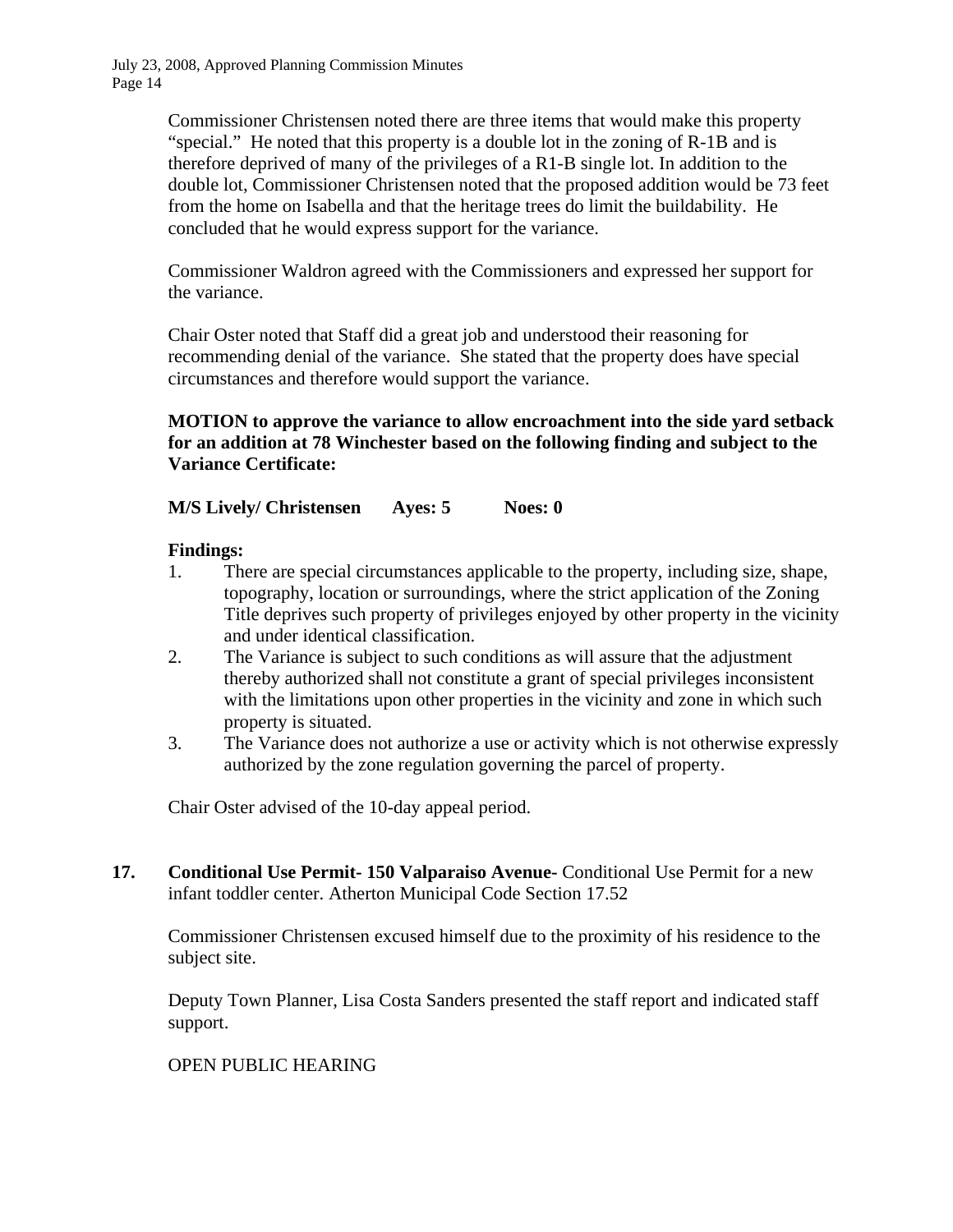Sandy Dubinsky, representative for Sacred Heart Schools, noted that the proposed infant toddler center is right in the middle of the campus and is only for Sacred Heart School Faculty and Staff and does not feel there would be an impact to traffic.

Commissioner Lively indicated that the campus is beautiful and the proposed building is not very attractive.

Commissioner Grindley questioned where the air conditioning units would go. Ms. Dubinsky noted that the air conditioning units would be on the end. She further noted that the building would be finished with a stucco exterior.

## CLOSE PUBLIC HEARING

Commissioner Waldron stated that she understands the need for the new building and therefore would approve.

Chair Oster agreed with Commissioner Waldron.

Commissioner Grindley expressed support for the project.

Commissioner Lively also expressed support.

**MOTION Conditional Use Permit for a new infant toddler center building at 150 Valparaiso based on the following findings and subject to the Conditional Use Permit:** 

**M/S Waldron/ Oster Ayes: 4 Noes: 0 Abstain: 1 (Christensen)** 

#### **Findings:**

- 1. The proposed use at the proposed location will not be detrimental or injurious to persons, property or improvements in the vicinity, and will not be detrimental to the public health, peace, safety, comfort, general welfare or convenience.
- 2. The proposed use will be located and conducted in a manner in accord with the general plan and the purposes of that plan and the Zoning Title of the Atherton Municipal Code.

Chair Oster advised of the 10-day appeal period.

**17. Ordinance Amendment- Special Events Ordinance-** Ordinance amending the special events ordinance. Atherton Municipal Code Section 17.38

City Attorney Marc Hynes addressed the Commissioners questions. The Commission and Mr. Hynes agreed that he will bring back revisions to the Planning Commission meeting on August 27, 2008.